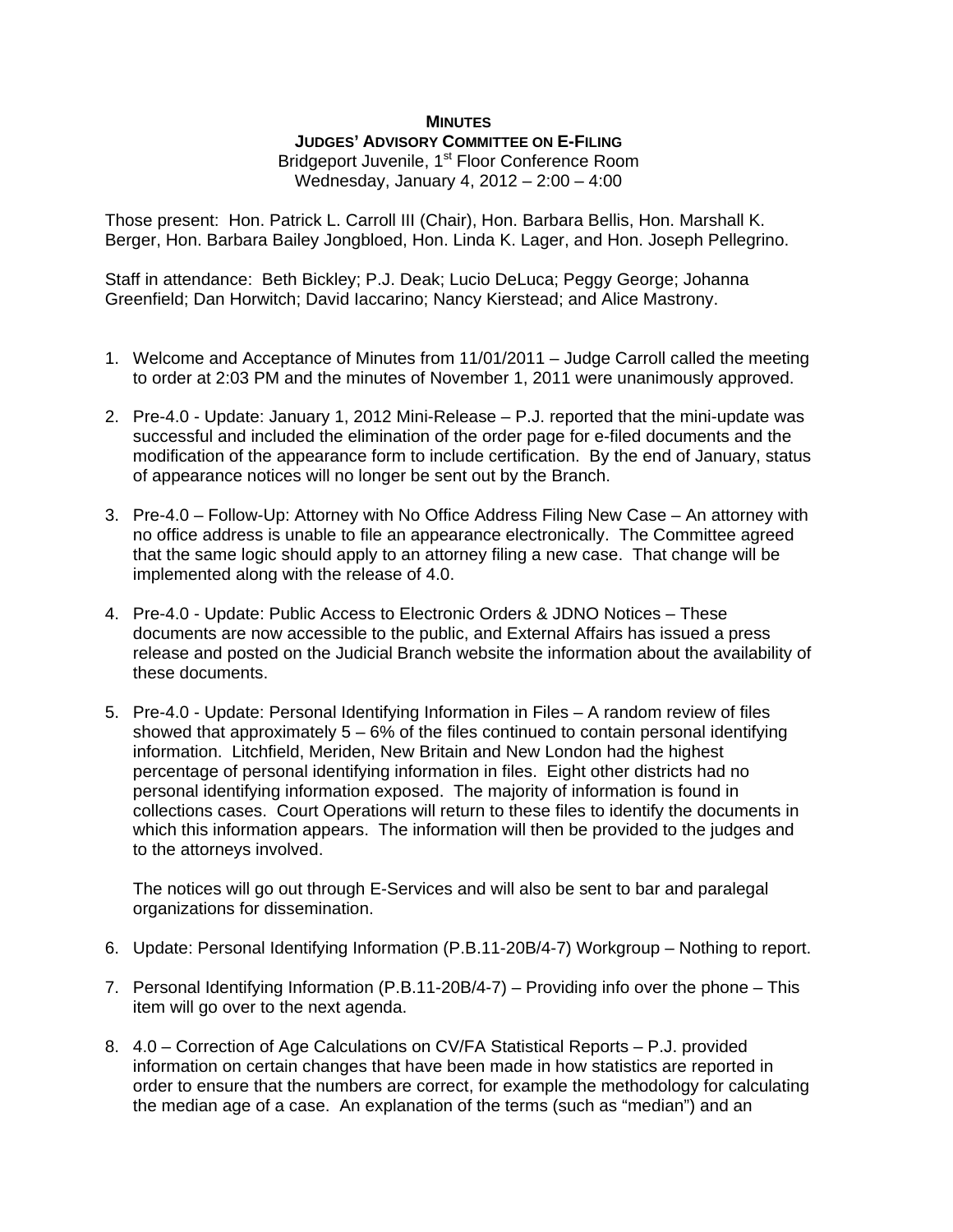explanation of the changes in the numbers will be provided along with the statistical information. Reports will include information on past reporting periods, ideally in graphic form, so that comparisons will be easier.

Suggestions were made to pull complex litigation cases out of each district and create a single complex litigation report. Also, it was suggested that some note be made of the cases that are stayed (for bankruptcy, appeals, etc.) since those cases can skew the statistics, particularly in a small district, because the cases tend to be so old. These suggestions will be passed on to the next statistician.

- 9. 4.0 Family Status Indicators and Family Statistical Reports Family status indicators have been added to the case detail screen. These indicators provide a better tool for family cases for case management and for statistical purposes than the trial lists. Indicators in family cases will show if there are financial disputes, parenting disputes, a referral or acceptance of a referral to the Regional Family Trial Docket or domestic violence. The DV indicator would only display internally. It will also be possible to use these indicators for post-trial motions. The indicators will provide more ability to manage and track family cases.
- 10. 4.0 Short Calendars Overlapping the 4.0 Release Proposed Plan In order to transition to the new calendar system in June/July of this year, at the last meeting, it was agreed that the family and civil calendars that normally would take place on Monday, June 25, 2012 would be postponed to Tuesday, June 26, 2012. It is also proposed that:
	- the marking periods for the short calendars in Bridgeport, New Haven, Windham, and Hartford should be shortened so that they end by 4:00 PM on Friday June 22, 2012;
	- the short calendars for civil and family that would normally be printed on Friday, June 22, 2012 and take place July 2 – July 6, 2012 should be canceled;
	- the family support magistrate calendars for Wednesday, July 4, 2012 will be canceled because of the holiday;
	- the family support magistrate calendars should be made lighter for the first two weeks of the new system (the week of June  $25<sup>th</sup>$  and of July  $2<sup>nd</sup>$ ) with the cooperation of the family support magistrates and support enforcement staff;
	- write-ins, special assignments and other urgent motions can be scheduled since they are not impacted by the transition to the new system.

These proposals were unanimously approved. Information will be disseminated to the bench, bar and staff in the months leading up to the transition.

11. 4.0 - Motions to Seal or Close – CV/FA Behavior Consistency – At the last meeting, the posting of motions to seal or close on public internet site was discussed, including the length of time the motion and order had to be displayed, both before and after the hearing. The Practice Book rule on civil motions dictate the time for posting and display, but the family rule does not contain an equivalent directive. Research into why the discrepancy exists did not provide any clear reason, although the intent to make the two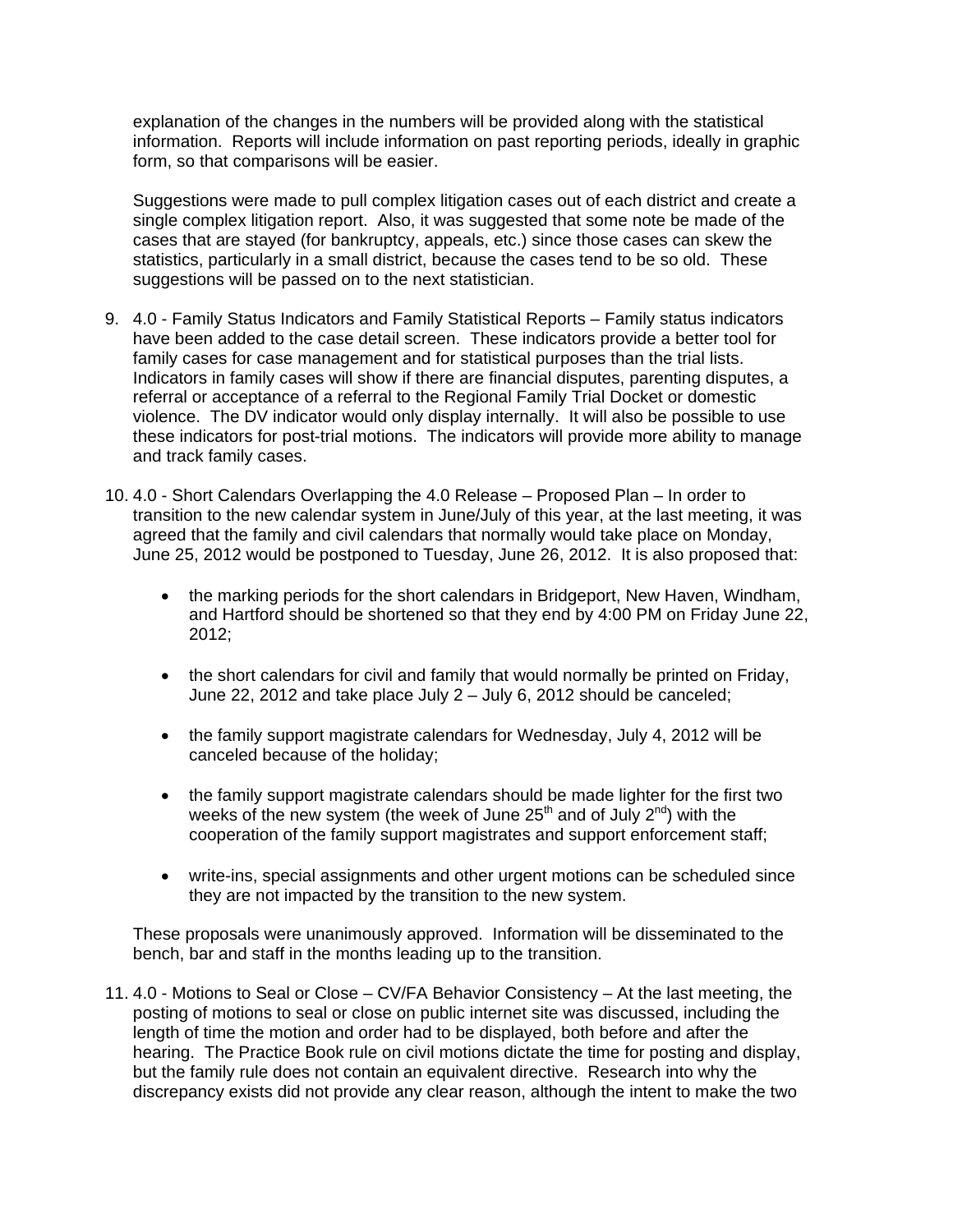rules different is clear. The explanation might be as simple as the fact that the statute provides for a 72-hour period in civil cases, but the same provision is not in the family statute, but there is no indication in the minutes of the Rules Committee as to the reason. Currently, the family motions are handled in the same way as the civil motions. After discussion, it was decided that the recommendation of the Civil/Family BPAs that civil and family follow the same set of rules should be adopted.

Legal Services recommends proposing a change to the family rule to make it the same as the civil rule, staying the order and giving the parties 72 hours to appeal. This proposed rule is essentially what happens now.

The Committee decided to build the system the same for both civil and family motions and look into proposing a change to the rule.

12. 4.0 - 120 Day Decision Report – A long discussion ensued about possible options for creating a 120 day report within Edison and the workflow queues. Some judges already use the workflow queue to track these cases, and other options exist within Edison to track the time for decisions. For example, a judge can do a draft order and use the reminder function in Edison. Tools are available for tracking cases and orders. A variety of reports could be run to track outstanding cases a judge might have or cases that have been assigned to any given judge.

Judge Carroll and Judge Bellis will go over the existing options and try to come up with possible methods of addressing the concern.

- 13. 4.0 Release Update: Edison & E-Filing Although the deadlines for completing business requirements are slipping a little, the target dates for each release are not changing. Business requirements for family should be done before the end of February, which still allows enough time for regression testing and for training prior to the projected release date. Judge Carroll suggested that Judge Munro should be invited to attend the next meeting of the Committee.
- 14. 4.0 Use of "By the Clerk" Juris Number on Electronic Orders The existing order by the clerk from the JOEQ will be revised with the June release as follows: an order entered by the clerk will not include references to a "judge" in the signature area or in the body of the order and the information about a notice having been sent will be moved from the top of the order to the bottom of the order. Some other issues have been raised by Legal Services with respect to the use of a "By the Clerk" juris number. The issues are being discussed by Court Operations and will be brought to the Committee at its next meeting.
- 15. Update: Electronic v. Snail Mail Service From Rules Committee This matter was initially passed, but a discussion occurred later in the meeting. The proposed rule would require that a person filing electronically also deliver the document electronically to anyone who had agreed to accept electronic service. Judge Bellis reported that Judge Pittman was not in favor of the rule because she felt the judges already had the tools to address the problem of "short service" that this rule is trying to address. Judge Lager reported the Civil Commission was in favor of the rule change. After discussion, the Committee agreed that Attorney Horwitch should submit the rule to the Rules Committee behalf of the Judges' Advisory Committee on E-filing, and with the approval of the Civil Commission.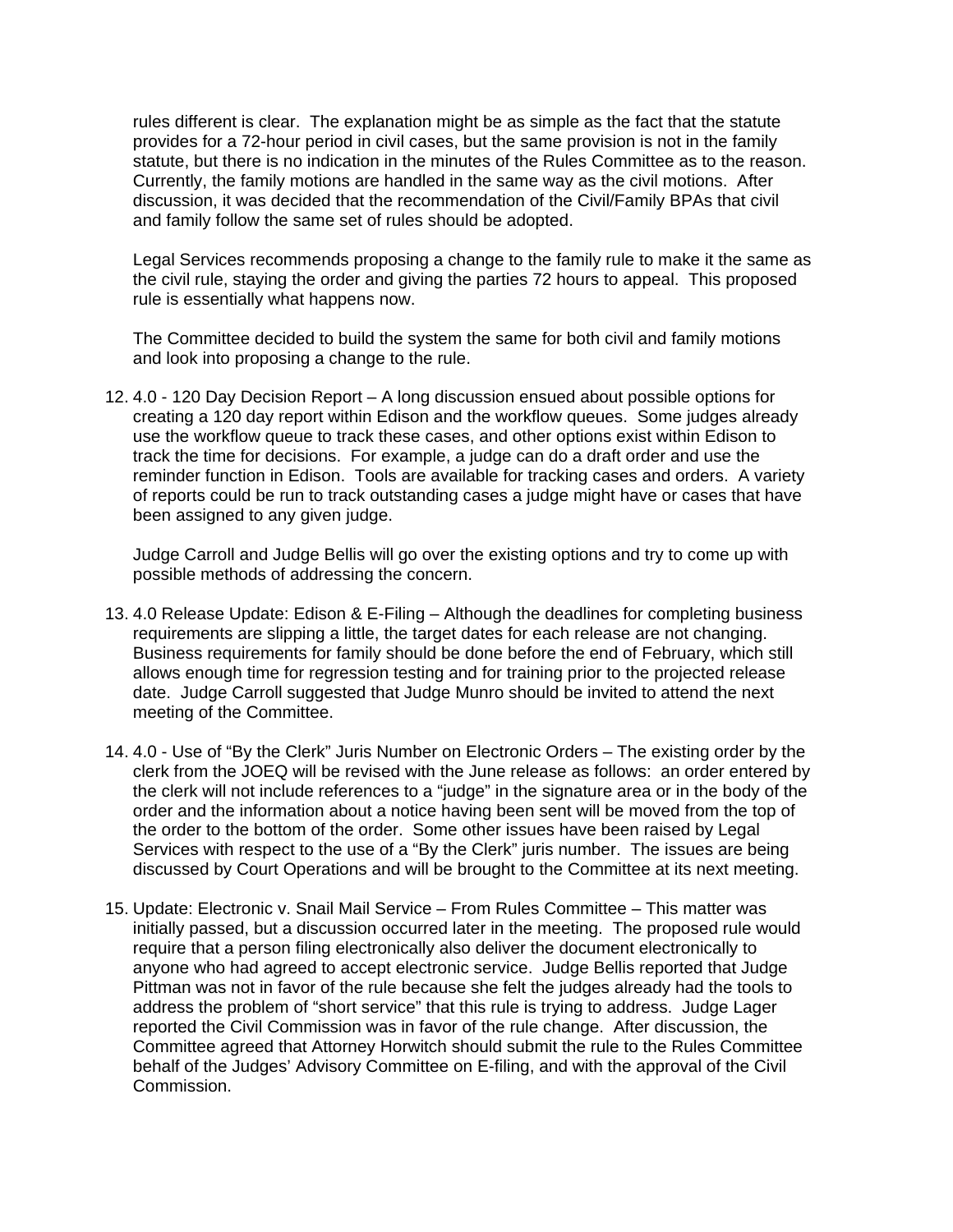- 16. Secure Server / Email Notice to Attorneys Attorney D'Alesio reported on discussions with a small group of Court Ops and JIS staff on the feasibility of providing court notices and notices of filing by email to appearing parties and counsel of record. Electronic notices are something that the bar has repeatedly requested. Many issues will have to be addressed, including the need for changes to the certification rule, server issues, and invalid email addresses, but conceptually, electronic noticing can be done. The first task is to find out what the bar wants, which will be part of the discussion in the focus groups that are going to be conducted on e-filing in the next two to three months with bar and paralegal groups. The Branch may still want to pursue the secure server concept, but before any decisions, we need more information.
- 17. E-Filing Offers of Compromise Some concern was expressed by the Civil Commission regarding the electronic filing and resulting viewability of offers of compromise, with respect to courtside trial judges but more significantly, with respect to jurors. The judges will simply not click on the link to the offer of compromise, but the issue of a juror looking at documents in a file is a larger one, that includes many documents, not just the offer of compromise. Jurors are currently cautioned about the Internet through court orders issued once they are selected as jurors and additional options for conveying this message to jurors are being discussed.
- 18. Update: Meetings/Focus Groups with Bar Regarding E-Filing Focus groups are being set up with a variety of bar and paralegal groups and the Committee will be notified of the dates of those groups once they are established.
- 19. Update: Clerk Electronic Signatures & Clerk Editing/Appending E-Docs This item has been sent to committees for further discussion and recommendations will be developed.
- 20. 6.0 Update: Hybrid Files in Family when Family Becomes Paperless This item has been sent to committees for further discussion and recommendations will be developed.
- 21. 6.0 Report Back: Family Issues per Judge Munro David Iaccarino reported that Judge Munro has had family e-filing on the Family Commission agenda for the past two meetings. There has been a great deal of discussion on rules that might need to be changed, and Judge Munro and Johanna Greenfield are working on templates for family cases.
- 22. 6.0 Update: Family Equipment Needs Family BPAs in January are going to do a caseby-case analysis of a random selection of family files to identify what is in those files and identify then what people will need for equipment. Lucio DeLuca reported that Judge Support Services has been looking at a number of grants and it appears that we will be able to get approximately 20% of the funding we need through a grant associated with restraining orders. Some of the money could probably be covered with money from other sources.

The equipment that has been ordered has been delayed as much as four or five months as a result of weather issues. A discussion ensued as to when training for judges should begin. Judge Bellis pointed out that there are many functions in Edison that family judges could be using right now, such as judges notes and daily dockets and other scheduling information. The lack of equipment will slow down the judges' use of these options.